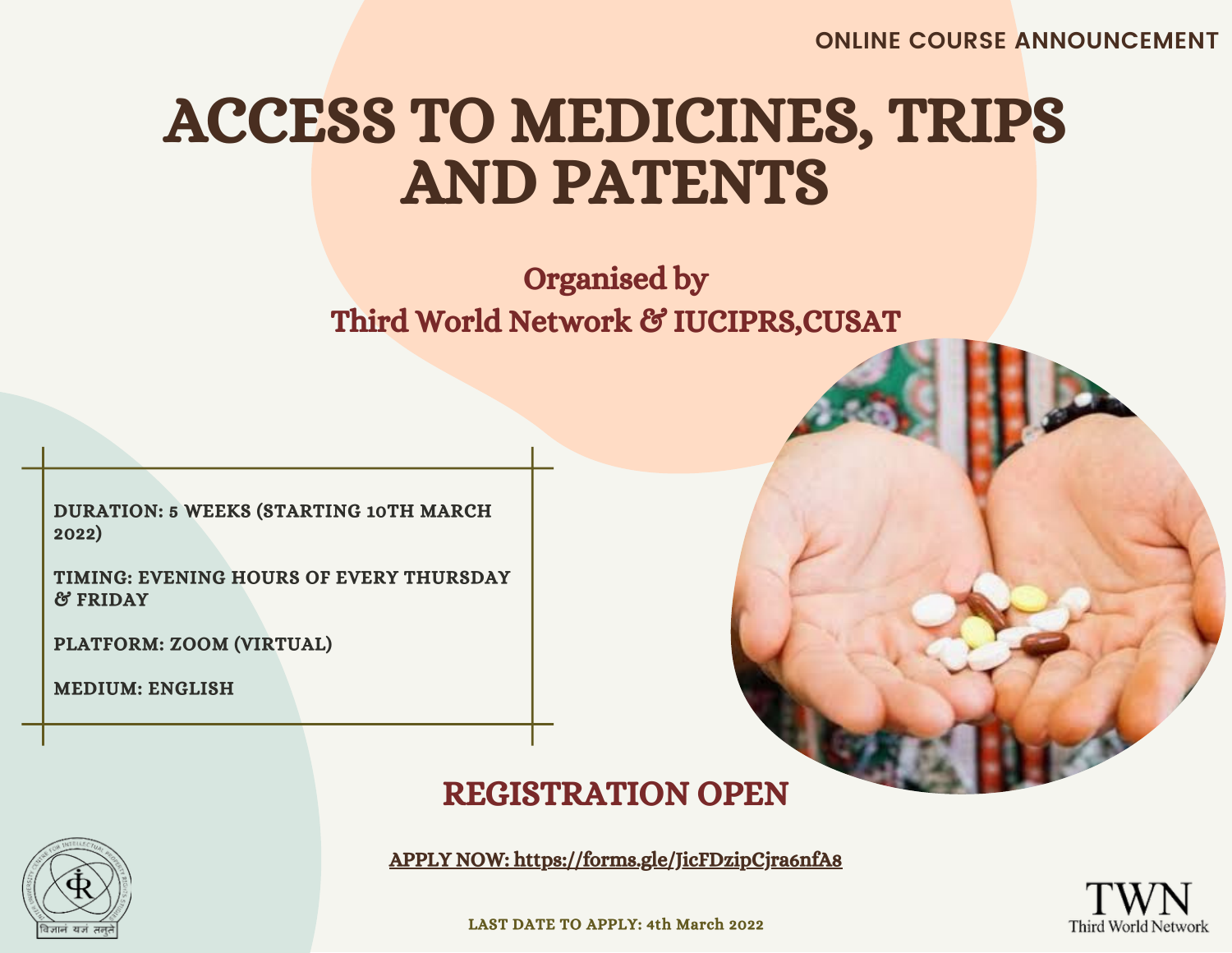### WHO CAN PARTICIPATE :

## This course is meant for medical professionals, legal professionals, researchers, students, academics, civil society and health rights activists working in the field of public health, access to medicines and patients perspectives. However, this course is open for participation to anyone who may be interested. Participation is restricted to participants in India.

### SELECTION PROCESS:

Interested participants are requested to send in the completed application (google form) on or before 4th March 2022. Participants will be selected on the basis of their application and relevant work experience and will be informed of their selection by email only. Applicants, once selected for the course, are required to attend all the sessions and also participate in all activities in the course.





## OBJECTIVES:

This course aims to equip participants to understand the legal and policy issues around access to affordable medicine and patent rights, increase knowledge around the use of the flexibilities provided by international trade agreements. Further, the course aims to enhance their capacity to make effective law and policy interventions.

## BROAD AREAS COVERED IN THE COURSE

·Right to Health and Access to Medicines ·Political Economy of Pharmaceutical Industry ·Medicines From Lab to Pharmacy ·Regulation of Medicines – Clinical Trials ·Regulation of Medicines – Pricing ·International Patent Regime ·TRIPS Flexibilities and Access to Medicines ·TRIPS Plus and Free Trade Agreements ·Competition Law and Access to Medicines ·Alternate Incentive Models of R&D

The course will also have panel discussions by practitioners and experts on various topics such as Compulsory Licensing in India, Voluntary Licenses, Patent Oppositions, Drug Promotion & Access to Medicines, Lack of Innovations in Rare Diseases, Access to Free Medicines etc.